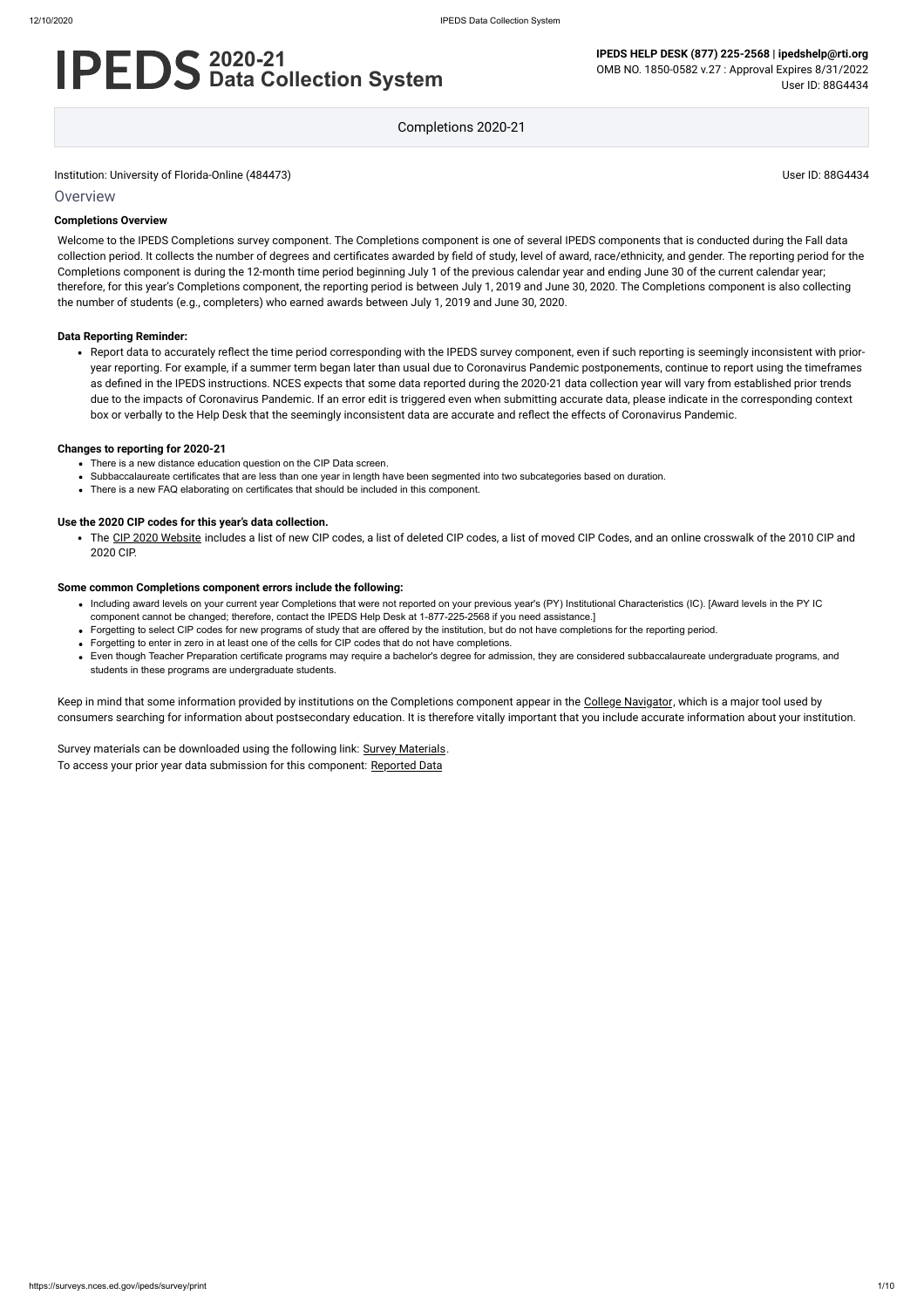## Institution: University of Florida-Online (484473) Channel Communication: User ID: 88G4434

# Completions CIP Data

# Completions CIP Data

| CIP Code                                   | <b>Award Level</b>   | Major          | Gender          | Non<br>Resident<br>Alien | Hispanic<br>/ Latino | American<br>Indian or<br>Alaska Native | Asian            | <b>Black or</b><br>African<br>American | <b>Native Hawaiian</b><br>or Other Pacific<br>Islander | White          | Two or<br>more<br>Races | Race/<br>ethnicity<br>unknown | Total          | <b>Distance</b><br>education<br>program |
|--------------------------------------------|----------------------|----------------|-----------------|--------------------------|----------------------|----------------------------------------|------------------|----------------------------------------|--------------------------------------------------------|----------------|-------------------------|-------------------------------|----------------|-----------------------------------------|
|                                            | $5 -$                |                | Men             | 0                        | $\mathbf 0$          | 0                                      | 0                | 0                                      | $\mathbf 0$                                            | $\overline{2}$ | 1                       | 0                             | 3              |                                         |
| 09.0701<br>Radio and Television            | Bachelor's           | 1              | Women           | $\overline{0}$           | 5                    | 0                                      | 0                | $\mathbf{2}$                           | $\pmb{0}$                                              | 15             | 1                       | $\mathbf 0$                   | 23             |                                         |
|                                            | degree               |                | Total           | 0                        | 5                    | 0                                      | 0                | $\overline{2}$                         | $\mathbf 0$                                            | 17             | $\overline{2}$          | $\mathbf 0$                   | 26             | Yes                                     |
| 09.0902                                    | $5 -$                |                | Men             | 0                        | $\mathbf{1}$         | 0                                      | 0                | $\pmb{0}$                              | $\pmb{0}$                                              | 8              | $\pmb{0}$               | $\pmb{0}$                     | 9              |                                         |
| <b>Public Relations/Image</b>              | Bachelor's           | 1              | Women 0         |                          | 9                    | 0                                      | 0                | 3                                      | $\mathbf 0$                                            | 29             |                         | $\mathbf{1}$                  | 43             |                                         |
| Management                                 | degree               |                | Total           | 0                        | 10                   | 0                                      | 0                | 3                                      | $\pmb{0}$                                              | 37             | 1                       | $\mathbf{1}$                  | 52             | Yes                                     |
| 11.0101                                    | $5 -$                |                | Men             | 0                        | $\overline{2}$       | 0                                      | 1                | 0                                      | $\mathbf 0$                                            | 12             | $\pmb{0}$               | $\overline{2}$                | 17             |                                         |
| Computer and Information                   | Bachelor's           | 1              | Women           | $\overline{0}$           | 1                    | 0                                      | $\overline{2}$   | 0                                      | $\mathbf 0$                                            | 3              | 1                       | 0                             | 7              |                                         |
| Sciences, General                          | degree               |                | Total           | 0                        | 3                    | 0                                      | 3                | 0                                      | $\mathbf 0$                                            | 15             | 1                       | $\overline{2}$                | 24             | Yes                                     |
|                                            | $5 -$                |                | Men             | 0                        | $\mathbf 0$          | 0                                      | 0                | $\pmb{0}$                              | $\mathbf 0$                                            | $\mathbf 0$    | 0                       | $\pmb{0}$                     | 0              |                                         |
| 13.0101                                    | Bachelor's           | 1              | Women 0         |                          | $\mathbf 0$          | 0                                      | 0                |                                        | $\mathbf 0$                                            | $\mathbf 0$    |                         | $\pmb{0}$                     | $\overline{2}$ |                                         |
| <b>Education, General</b>                  | degree               |                | Total           | 0                        | $\mathbf 0$          | 0                                      | 0                |                                        | $\pmb{0}$                                              | $\mathbf 0$    | 1                       | $\pmb{0}$                     | $\overline{2}$ | Yes                                     |
|                                            | $5 -$                |                | Men             | 0                        | $\mathbf 0$          | 0                                      | 0                | 0                                      | $\mathbf 0$                                            | 0              | 0                       | $\mathbf 0$                   | 0              |                                         |
| 14.1901                                    | Bachelor's           | 1              | Women           | $\overline{0}$           | $\mathbf 0$          | 0                                      | 0                | 0                                      | $\mathbf 0$                                            | 0              | 0                       | 0                             | 0              |                                         |
| <b>Mechanical Engineering</b>              | degree               |                | Total           | 0                        | $\mathbf 0$          | 0                                      | 0                | 0                                      | $\mathbf 0$                                            | $\mathbf 0$    | 0                       | 0                             | 0              | Yes                                     |
| 24.0101                                    | $3 -$                |                | Men             | 0                        | $\mathbf 0$          | 0                                      | 0                | $\pmb{0}$                              | $\mathbf 0$                                            | $\sqrt{3}$     | 0                       | $\pmb{0}$                     | 3              |                                         |
| Liberal Arts and Sciences/Liberal          | Associate's 1        |                | Women 1         |                          | $\mathbf 0$          | 0                                      | 0                | $\mathbf 0$                            | $\mathbf 0$                                            | $\sqrt{3}$     | 0                       | $\pmb{0}$                     | $\overline{4}$ |                                         |
| <b>Studies</b>                             | degree               |                | Total           | 1                        | $\mathbf 0$          | 0                                      | 0                | $\mathbf 0$                            | $\mathbf 0$                                            | 6              | 0                       | $\pmb{0}$                     | $\overline{7}$ | Yes                                     |
|                                            |                      |                | Men             | 0                        | 0                    | 0                                      | 1                | 0                                      | $\mathbf 0$                                            | 3              | 0                       | 0                             | 4              |                                         |
| 26.0101<br>Biology/Biological Sciences,    | $5 -$<br>Bachelor's  | 1              | Women           | $\overline{0}$           | $\overline{2}$       | 0                                      | 1                |                                        | $\mathbf 0$                                            | 6              | 1                       | 1                             | 12             |                                         |
| General                                    | degree               |                | Total           | 0                        | $\mathbf{2}$         | 0                                      | $\overline{2}$   |                                        | $\mathbf 0$                                            | 9              |                         | $\mathbf{1}$                  | 16             | Yes                                     |
|                                            |                      |                | Men             | 1                        | 3                    | 0                                      | 0                | $\mathbf{2}$                           | $\pmb{0}$                                              | 5              | 0                       | $\pmb{0}$                     | 11             |                                         |
| 26.0503                                    | $5 -$                |                | Women 0         |                          | $\mathbf 0$          | 0                                      | 0                | $\overline{2}$                         | $\mathbf 0$                                            | 9              | $\overline{c}$          | $\mathbf{1}$                  | 14             |                                         |
| Medical Microbiology and<br>Bacteriology   | Bachelor's<br>degree | 1              |                 |                          |                      |                                        |                  |                                        |                                                        |                |                         |                               |                |                                         |
|                                            |                      |                | Total           | 1                        | 3                    | $\pmb{0}$                              | 0                | $\overline{4}$                         | $\pmb{0}$                                              | 14             | $\mathbf{2}$            | $\mathbf{1}$                  | 25             | Yes                                     |
| 30.9999                                    | $5 -$                |                | Men             | 0                        | $\pmb{0}$            | 0                                      | 1                |                                        | $\mathbf 0$                                            | 5              | 0                       | $\mathbf{1}$                  | 8              |                                         |
| Multi-/Interdisciplinary Studies,<br>Other | Bachelor's<br>degree | 1              | Women           | $\overline{0}$           | $\mathbf{1}$         | 0                                      | $\overline{2}$   | 0                                      | $\mathbf 0$                                            | 13             | 0                       | $\mathbf 0$                   | 16             |                                         |
|                                            |                      |                | Total           | 0                        | $\mathbf{1}$         | 0                                      | 3                |                                        | $\mathbf 0$                                            | 18             | 0                       | $\mathbf{1}$                  | 24             | Yes                                     |
| 31.0504                                    | $5 -$<br>Bachelor's  |                | Men             | 0                        | 4                    | 0                                      | 0                | $\overline{2}$                         | $\mathbf 0$                                            | 13             | $\pmb{0}$               | 3                             | 22             |                                         |
| <b>Sport and Fitness</b>                   |                      | 1              | Women           | $\overline{0}$           | $\overline{2}$       | 0                                      | 0                | $\pmb{0}$                              | $\mathbf 0$                                            | 4              | $\pmb{0}$               | $\pmb{0}$                     | 6              |                                         |
| Administration/Management                  | degree               |                | Total           | 0                        | 6                    | 0                                      | 0                | $\overline{2}$                         | $\mathbf 0$                                            | 17             | $\pmb{0}$               | 3                             | 28             | Yes                                     |
| 40.0601                                    | $5 -$                |                | Men             | 0                        | $\mathbf{1}$         | $\pmb{0}$                              | 0                | 0                                      | $\mathbf 0$                                            | $\sqrt{3}$     | 0                       | $\mathbf 0$                   | 4              |                                         |
| Geology/Earth Science, General             | Bachelor's           | 1              | Women           | $\overline{0}$           | $\mathbf{2}$         | 0                                      | 1                | 0                                      | $\mathbf 0$                                            | 5              |                         | $\mathbf 0$                   | 9              |                                         |
|                                            | degree               |                | Total           | 0                        | 3                    | 0                                      | $\mathbf{1}$     | 0                                      | $\pmb{0}$                                              | 8              | 1                       | $\pmb{0}$                     | 13             | Yes                                     |
| 42.0101                                    | $5 -$                |                | Men             | 0                        | $\mathbf{1}$         | 0                                      | 0                |                                        | $\mathbf 0$                                            | $\sqrt{3}$     | 0                       | $\pmb{0}$                     | 5              |                                         |
| Psychology, General                        | Bachelor's           | 1              | Women 1         |                          | 9                    | 0                                      | $\mathbf{1}$     | 1                                      | $\pmb{0}$                                              | 28             | $\overline{2}$          | $\mathbf{1}$                  | 43             |                                         |
|                                            | degree               |                | Total           | $\mathbf{1}$             | 10                   | 0                                      | $\mathbf{1}$     | $\mathbf{2}$                           | $\pmb{0}$                                              | 31             | $\overline{2}$          | $\mathbf{1}$                  | 48             | Yes                                     |
| 43.0203                                    | $5 -$                |                | Men             | 0                        | 8                    | 1                                      | 0                |                                        | $\pmb{0}$                                              | 22             | 1                       | $\mathbf{1}$                  | 34             |                                         |
| Fire Science/Fire-fighting                 | Bachelor's           | 1              | Women           | $\overline{0}$           | $\mathbf{1}$         | 0                                      | 1                |                                        | $\mathbf 0$                                            | 5              | 0                       | $\mathbf{1}$                  | 9              |                                         |
|                                            | degree               |                | Total           | 0                        | 9                    | 1                                      | $\mathbf{1}$     | $\overline{2}$                         | $\mathbf 0$                                            | 27             | 1                       | $\overline{2}$                | 43             | Yes                                     |
| 45.0201                                    | $5 -$                |                | Men             | 0                        | $\mathbf{1}$         | $\pmb{0}$                              | 0                | $\mathbf 0$                            | $\mathbf 0$                                            | 4              | 0                       | $\mathbf{1}$                  | 6              |                                         |
| Anthropology, General                      | Bachelor's           | 1              | Women           | $\overline{0}$           | $\overline{2}$       | 0                                      | 0                | $\mathbf 0$                            | $\mathbf 0$                                            | 12             | $\pmb{0}$               | $\pmb{0}$                     | 14             |                                         |
|                                            | degree               |                | Total           | 0                        | 3                    | 0                                      | 0                | $\mathbf 0$                            | $\mathbf 0$                                            | 16             | $\pmb{0}$               | $\mathbf{1}$                  | 20             | Yes                                     |
|                                            | $5 -$                |                | Men             | 0                        | $\mathbf{1}$         | 1                                      | 1                | 0                                      | $\pmb{0}$                                              | 5              | 3                       | $\overline{2}$                | 13             |                                         |
| 45.0401<br>Criminology                     | Bachelor's           | 1              | Women           | $\overline{0}$           | 5                    | 0                                      | 0                | $\overline{2}$                         | $\mathbf 0$                                            | 26             | 1                       | $\mathbf{3}$                  | 37             |                                         |
|                                            | degree               |                | Total           | 0                        | 6                    | 1                                      | $\mathbf{1}$     | $\overline{2}$                         | $\pmb{0}$                                              | 31             | 4                       | 5                             | 50             | Yes                                     |
|                                            | $5 -$                |                | Men             | 0                        | $\pmb{0}$            | $\pmb{0}$                              | 0                | $\pmb{0}$                              | $\mathbf 0$                                            | $\mathbf 0$    | 0                       | $\mathbf 0$                   | 0              |                                         |
| 45.0401                                    | Bachelor's           | $\overline{2}$ | Women           | $\overline{0}$           | $\mathbf 0$          | $\pmb{0}$                              | 0                | $\mathbf 0$                            | $\pmb{0}$                                              | $\mathbf{1}$   | 0                       | $\pmb{0}$                     | $\mathbf{1}$   |                                         |
| Criminology                                | degree               |                | Total           | 0                        | $\pmb{0}$            | 0                                      | 0                | $\pmb{0}$                              | $\mathbf 0$                                            | 1              | 0                       | $\boldsymbol{0}$              | $\mathbf{1}$   | Yes                                     |
|                                            | $5 -$                |                | Men             | $\pmb{0}$                | $\mathbf{1}$         | $\pmb{0}$                              | 0                | $\pmb{0}$                              | $\mathbf 0$                                            | $\mathbf{3}$   | $\mathbf 0$             | $\mathbf{1}$                  | 5              |                                         |
| 45.0701                                    | Bachelor's           | $\mathbf{1}$   | Women $ 0 $     |                          | $\mathbf{1}$         | $\pmb{0}$                              | 0                |                                        | $\pmb{0}$                                              | $\mathbf{3}$   | $\mathbf 0$             | $\pmb{0}$                     | 5              |                                         |
| Geography                                  | degree               |                | Total           | $\pmb{0}$                | $\overline{2}$       | $\pmb{0}$                              | 0                |                                        | $\mathbf 0$                                            | 6              | $\mathbf 0$             | $\mathbf{1}$                  | 10             | Yes                                     |
|                                            | $5 -$                |                | Men             | $\mathbf 0$              | $\pmb{0}$            | $\pmb{0}$                              | $\boldsymbol{0}$ | $\pmb{0}$                              | $\mathbf 0$                                            | $\pmb{0}$      | $\mathbf 0$             | $\pmb{0}$                     | $\mathbf 0$    |                                         |
| 45.0701                                    | Bachelor's           | $\overline{2}$ | Women $\vert$ 0 |                          | $\pmb{0}$            | $\pmb{0}$                              | $\boldsymbol{0}$ | $\mathbf 0$                            | $\mathbf 0$                                            | $\mathbf{1}$   | $\mathbf 0$             | $\pmb{0}$                     | $\mathbf{1}$   |                                         |
| Geography                                  | degree               |                | Total           | $\pmb{0}$                | $\pmb{0}$            | $\pmb{0}$                              | $\boldsymbol{0}$ | $\pmb{0}$                              | $\pmb{0}$                                              | $\mathbf{1}$   | $\mathbf 0$             | $\pmb{0}$                     | $\mathbf{1}$   | Yes                                     |
| 45.1101                                    | $5 -$                | $\mathbf{1}$   | Men             | $\mathbf{1}$             | $\pmb{0}$            | $\pmb{0}$                              | 0                | $\mathbf 0$                            | $\mathbf 0$                                            | $\mathbf{3}$   | $\mathbf 0$             | $\pmb{0}$                     | $\overline{4}$ |                                         |
| Sociology, General                         | Bachelor's           |                | Women $ 0$      |                          | 5                    | $\pmb{0}$                              | 0                | 3                                      | $\pmb{0}$                                              | 16             | 1                       | $\pmb{0}$                     | 25             |                                         |
|                                            |                      |                |                 |                          |                      |                                        |                  |                                        |                                                        |                |                         |                               |                |                                         |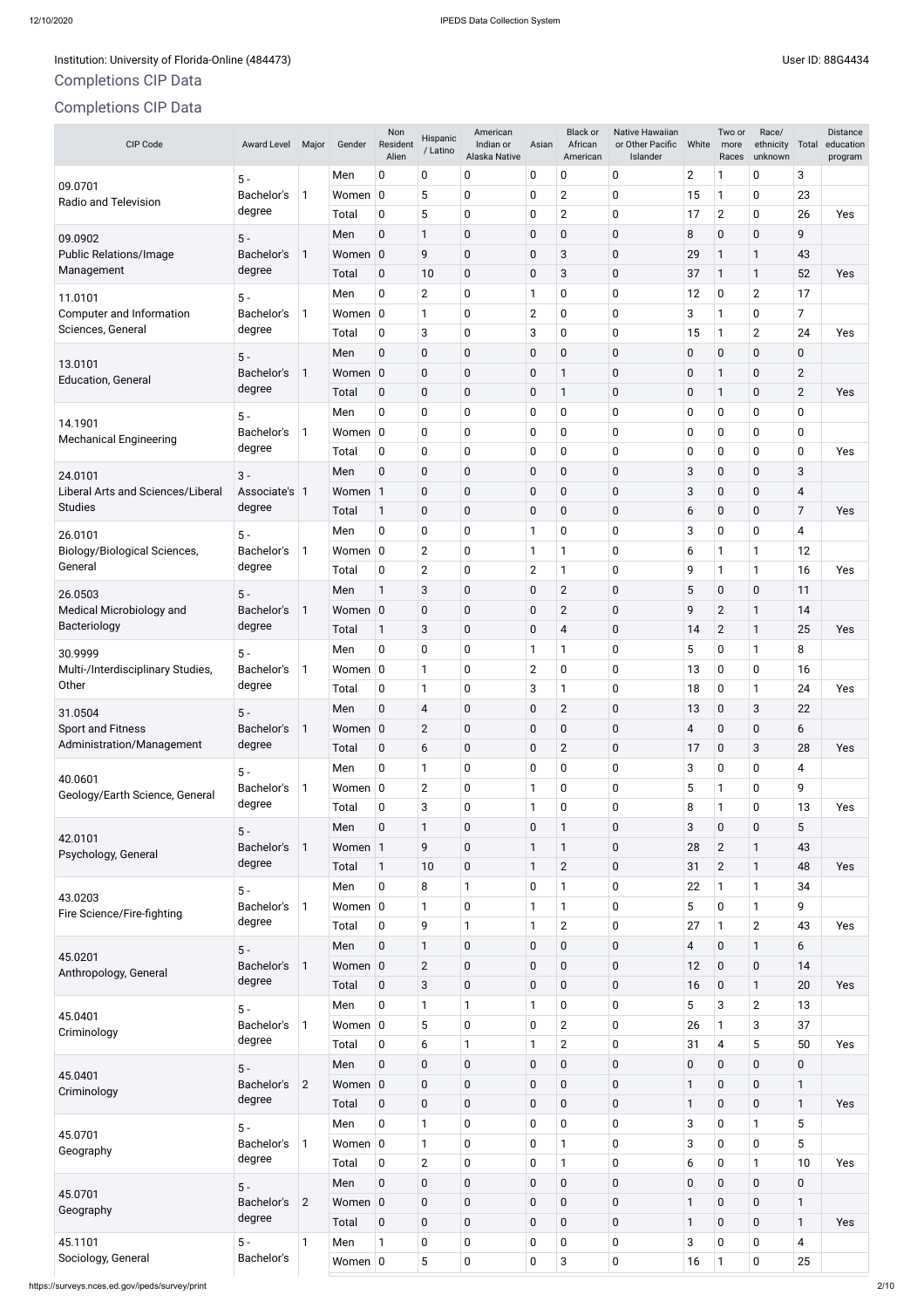#### 12/10/2020 IPEDS Data Collection System

|                                                           | degree               |                | Total      |                | 5              | 0           | $\mathbf 0$    | 3              | $\mathbf 0$    | 19          |                | $\pmb{0}$      | 29           | Yes |
|-----------------------------------------------------------|----------------------|----------------|------------|----------------|----------------|-------------|----------------|----------------|----------------|-------------|----------------|----------------|--------------|-----|
|                                                           | $5 -$                |                | Men        | $\mathbf 0$    | $\mathbf 0$    | $\mathbf 0$ | $\mathbf 0$    | $\mathbf 0$    | $\overline{0}$ | $\mathbf 0$ | 0              | $\mathbf 0$    | 0            |     |
| 45.1101<br>Sociology, General                             | Bachelor's           | $\overline{2}$ | Women 0    |                | $\mathbf 0$    | $\pmb{0}$   | $\pmb{0}$      | $\mathbf 0$    | $\mathbf 0$    | 1           | 0              | $\pmb{0}$      | $\mathbf{1}$ |     |
|                                                           | degree               |                | Total      | 0              | 0              | $\pmb{0}$   | 0              | $\mathbf 0$    | $\pmb{0}$      | 1           | 0              | $\pmb{0}$      | $\mathbf 1$  | Yes |
|                                                           | $5 -$                | 1              | Men        | 0              | $\mathbf 0$    | 0           | 0              | $\mathbf 0$    | $\mathbf 0$    | $\mathbf 0$ | 0              | $\mathbf 0$    | $\mathbf 0$  |     |
| 50.0102<br><b>Digital Arts</b>                            | Bachelor's           |                | Women $ 0$ |                | 0              | 0           | 0              | $\mathbf{0}$   | $\mathbf 0$    | 0           | 0              | $\mathbf 0$    | $\mathbf 0$  |     |
|                                                           | degree               |                | Total      | 0              | 0              | 0           | 0              | $\mathbf 0$    | $\mathbf 0$    | 0           | 0              | $\pmb{0}$      | 0            | Yes |
| 51.0204                                                   | $5 -$                |                | Men        | 0              | $\mathbf 0$    | $\mathbf 0$ | $\mathbf 0$    | $\mathbf{0}$   | $\mathbf 0$    | $\mathbf 0$ | 0              | $\pmb{0}$      | $\mathbf 0$  |     |
| Audiology/Audiologist and<br>Speech-Language              | Bachelor's<br>degree | 1              | Women 0    |                | 0              | $\mathbf 0$ | 0              | 0              | $\mathbf 0$    | $\mathbf 0$ | 0              | $\mathbf 0$    | 0            |     |
| Pathology/Pathologist                                     |                      |                | Total      | 0              | $\mathbf 0$    | 0           | 0              | 0              | $\mathbf 0$    | $\mathbf 0$ | 0              | $\pmb{0}$      | 0            | Yes |
| 51.2208                                                   | $5 -$                | 1              | Men        | $\mathbf 0$    | 0              | $\mathbf 0$ | 0              | $\mathbf 0$    | $\mathbf 0$    | $\mathbf 0$ | $\mathbf 0$    | $\mathbf 0$    | $\mathbf 0$  |     |
| <b>Community Health and Preventive</b>                    | Bachelor's           |                | Women 0    |                | $\overline{2}$ | 0           | $\mathbf{1}$   | $\overline{2}$ | $\mathbf 0$    | 17          | $\mathbf 0$    | 3              | 25           |     |
| Medicine                                                  | degree               |                | Total      | 0              | $\overline{2}$ | 0           | $\mathbf{1}$   | $\overline{2}$ | $\mathbf 0$    | 17          | 0              | $\mathbf{3}$   | 25           | Yes |
| 51.3801                                                   | $5 -$                |                | Men        | 0              | 3              | $\mathbf 0$ | $\overline{2}$ | $\overline{2}$ | $\mathbf 0$    | 4           | 0              | $\mathbf 0$    | 11           |     |
| Registered Nursing/Registered                             | Bachelor's           | 1              | Women      | 1              | 7              | $\mathbf 0$ | 3              | 4              | $\mathbf 0$    | 43          | $\mathbf 0$    | $\overline{4}$ | 62           |     |
| <b>Nurse</b>                                              | degree               |                | Total      |                | 10             | $\mathbf 0$ | 5              | 6              | $\mathbf 0$    | 47          | $\mathbf 0$    | $\overline{4}$ | 73           | Yes |
| 52.0201                                                   | $5 -$                |                | Men        |                | 16             | $\mathbf 0$ | 3              | 5              | $\mathbf 0$    | 53          |                | $\mathbf{1}$   | 80           |     |
| <b>Business Administration and</b><br>Management, General | Bachelor's           | 1              | Women      | 1              | 10             | 0           | $\overline{2}$ | 3              | $\mathbf 0$    | 46          | $\overline{2}$ | 9              | 73           |     |
|                                                           | degree               |                | Total      | $\overline{2}$ | 26             | $\mathbf 0$ | 5              | 8              | $\mathbf 0$    | 99          | 3              | 10             | 153          | Yes |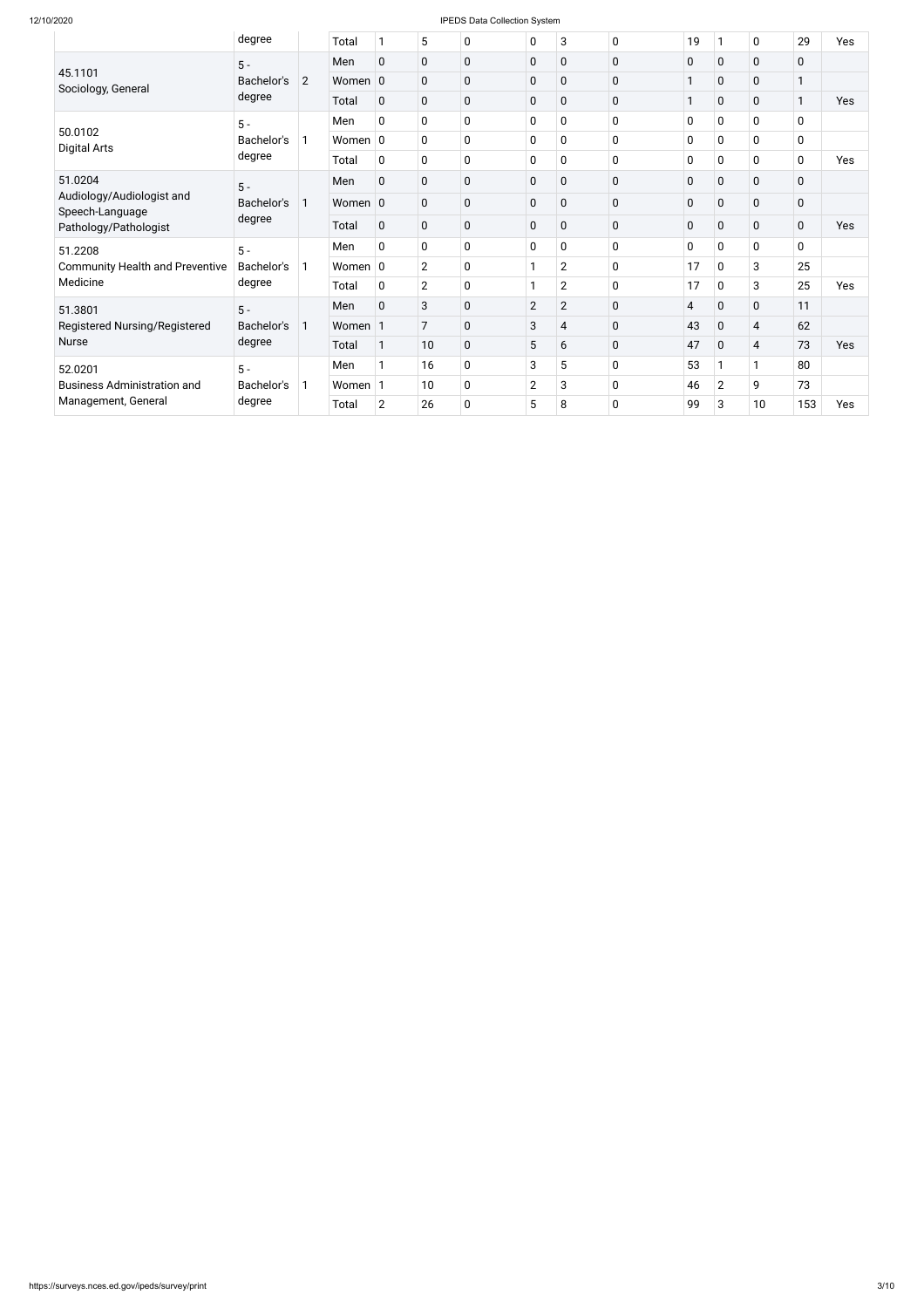## Institution: University of Florida-Online (484473) Channel States and States and States and User ID: 88G4434

# Awards Conferred Summary Report -- Grand Totals

# Completions: Total by First Major

| 99.0000 Summary<br><b>Grand Totals</b> | Award<br>Level | Nonresi-<br>dent alien | <b>Hispanic</b><br>Latino | <b>American</b><br>Indian or<br>Alaska<br><b>Native</b> | <b>Asian</b>     | <b>Black or</b><br><b>African</b><br><b>American</b> | <b>Native</b><br><b>Hawaiian</b><br>or Other<br><b>Pacific</b><br><b>Islander</b> | <b>White</b>   | Two or<br>more<br><b>Races</b> | Race/<br>ethnicity<br>unknown | <b>Total</b>   | <b>PY Total</b> |
|----------------------------------------|----------------|------------------------|---------------------------|---------------------------------------------------------|------------------|------------------------------------------------------|-----------------------------------------------------------------------------------|----------------|--------------------------------|-------------------------------|----------------|-----------------|
| Associate's degree                     | $\sqrt{3}$     |                        |                           |                                                         |                  |                                                      |                                                                                   |                |                                |                               |                |                 |
| Men                                    |                | $\boldsymbol{0}$       | $\boldsymbol{0}$          | $\boldsymbol{0}$                                        | $\boldsymbol{0}$ | $\boldsymbol{0}$                                     | $\boldsymbol{0}$                                                                  | 3              | $\mathbf 0$                    | $\boldsymbol{0}$              | $\sqrt{3}$     | $\overline{7}$  |
| Women                                  |                | $\mathbf{1}$           | $\boldsymbol{0}$          | $\boldsymbol{0}$                                        | $\boldsymbol{0}$ | $\boldsymbol{0}$                                     | $\pmb{0}$                                                                         | $\mathfrak{S}$ | $\boldsymbol{0}$               | $\boldsymbol{0}$              | $\overline{4}$ | 3               |
| <b>Total</b>                           |                | $\mathbf{1}$           | $\mathsf 0$               | $\boldsymbol{0}$                                        | $\boldsymbol{0}$ | $\boldsymbol{0}$                                     | $\pmb{0}$                                                                         | $6\,$          | $\boldsymbol{0}$               | $\boldsymbol{0}$              | $\overline{7}$ | 10              |
| <b>Bachelor's degree</b>               | $\,$ 5 $\,$    |                        |                           |                                                         |                  |                                                      |                                                                                   |                |                                |                               |                |                 |
| Men                                    |                | $\sqrt{3}$             | 42                        | $\mathbf{2}$                                            | $\mathsf g$      | 14                                                   | $\boldsymbol{0}$                                                                  | 148            | 6                              | 12                            | 236            | 243             |
| Women                                  |                | $\sqrt{3}$             | 64                        | $\boldsymbol{0}$                                        | 14               | 26                                                   | $\boldsymbol{0}$                                                                  | 280            | 14                             | 24                            | 425            | 352             |
| <b>Total</b>                           |                | $\boldsymbol{6}$       | 106                       | $\overline{2}$                                          | 23               | 40                                                   | $\boldsymbol{0}$                                                                  | 428            | 20                             | 36                            | 661            | 595             |
| <b>Grand Total Men</b>                 |                | 3                      | 42                        | $\overline{2}$                                          | $\overline{9}$   | 14                                                   | $\boldsymbol{0}$                                                                  | 151            | 6                              | 12                            | 239            | 250             |
| <b>Grand Total Women</b>               |                | $\overline{4}$         | 64                        | $\boldsymbol{0}$                                        | 14               | 26                                                   | $\boldsymbol{0}$                                                                  | 283            | 14                             | 24                            | 429            | 355             |
| <b>Grand Total</b>                     |                | $\overline{7}$         | 106                       | $\overline{2}$                                          | 23               | 40                                                   | $\boldsymbol{0}$                                                                  | 434            | $20\,$                         | 36                            | 668            | 605             |
| PY Grand Total Men                     |                | $\overline{2}$         | 55                        | $\overline{2}$                                          | 8                | 14                                                   | $\overline{2}$                                                                    | 152            | $\overline{4}$                 | 11                            |                | 250             |
| PY Grand Total<br>Women                |                | $\overline{2}$         | 57                        | 5                                                       | 14               | 19                                                   | $\mathbf{1}$                                                                      | 232            | 5                              | 20                            |                | 355             |
| PY Grand Total                         |                | $\overline{4}$         | 112                       | $\overline{7}$                                          | 22               | 33                                                   | 3                                                                                 | 384            | 9                              | 31                            |                | 605             |

# Completions: Total by Second Major

| 99.0000 Summary<br><b>Grand Totals</b> | <b>Award</b><br><b>Level</b> | Nonresi-<br>dent alien | <b>Hispanic</b><br>Latino | <b>American</b><br>Indian or<br>Alaska<br><b>Native</b> | <b>Asian</b>     | <b>Black or</b><br><b>African</b><br><b>American</b> | <b>Native</b><br><b>Hawaiian</b><br>or Other<br><b>Pacific</b><br><b>Islander</b> | <b>White</b>     | Two or<br>more<br><b>Races</b> | Race/<br>ethnicity<br>unknown | <b>Total</b>              | <b>PY Total</b> |
|----------------------------------------|------------------------------|------------------------|---------------------------|---------------------------------------------------------|------------------|------------------------------------------------------|-----------------------------------------------------------------------------------|------------------|--------------------------------|-------------------------------|---------------------------|-----------------|
| <b>Bachelor's degree</b>               | 5                            |                        |                           |                                                         |                  |                                                      |                                                                                   |                  |                                |                               |                           |                 |
| Men                                    |                              | $\mathbf 0$            | $\boldsymbol{0}$          | $\mathbf 0$                                             | $\boldsymbol{0}$ | $\mathsf 0$                                          | $\mathbf 0$                                                                       | $\mathbf 0$      | $\mathbf 0$                    | $\mathbf 0$                   | $\boldsymbol{0}$          | $\mathbf 0$     |
| Women                                  |                              | $\boldsymbol{0}$       | $\boldsymbol{0}$          | $\boldsymbol{0}$                                        | $\boldsymbol{0}$ | $\boldsymbol{0}$                                     | $\boldsymbol{0}$                                                                  | $\sqrt{3}$       | 0                              | $\boldsymbol{0}$              | $\sqrt{3}$                | $\overline{2}$  |
| <b>Total</b>                           |                              | $\mathbf 0$            | $\boldsymbol{0}$          | $\mathbf 0$                                             | 0                | $\mathbf 0$                                          | $\boldsymbol{0}$                                                                  | 3                | 0                              | $\boldsymbol{0}$              | 3                         | $\overline{2}$  |
| <b>Grand Total Men</b>                 |                              | $\boldsymbol{0}$       | $\boldsymbol{0}$          | $\mathbf 0$                                             | $\boldsymbol{0}$ | $\boldsymbol{0}$                                     | $\boldsymbol{0}$                                                                  | $\boldsymbol{0}$ | $\boldsymbol{0}$               | $\boldsymbol{0}$              | $\boldsymbol{0}$          | $\pmb{0}$       |
| <b>Grand Total Women</b>               |                              | $\pmb{0}$              | $\mathbf 0$               | $\boldsymbol{0}$                                        | $\boldsymbol{0}$ | $\mathbf 0$                                          | $\boldsymbol{0}$                                                                  | 3                | 0                              | $\boldsymbol{0}$              | $\sqrt{3}$                | $\overline{2}$  |
| <b>Grand Total</b>                     |                              | $\boldsymbol{0}$       | $\mathbf 0$               | 0                                                       | $\boldsymbol{0}$ | $\boldsymbol{0}$                                     | $\mathbf 0$                                                                       | 3                | 0                              | $\boldsymbol{0}$              | $\ensuremath{\mathsf{3}}$ | $\overline{2}$  |
| PY Grand Total Men                     |                              | $\pmb{0}$              | $\pmb{0}$                 | $\mathbf 0$                                             | $\mathbf 0$      | $\mathbf 0$                                          | $\pmb{0}$                                                                         | $\mathbf 0$      | $\mathbf 0$                    | $\bf 0$                       |                           | $\pmb{0}$       |
| PY Grand Total<br>Women                |                              | $\pmb{0}$              | $\mathbf 0$               | $\overline{0}$                                          | $\mathbf 0$      | $\mathbf 0$                                          | $\pmb{0}$                                                                         | $\overline{2}$   | $\mathbf 0$                    | $\bf{0}$                      |                           | $\overline{2}$  |
| PY Grand Total                         |                              | $\pmb{0}$              | $\pmb{0}$                 | $\overline{0}$                                          | $\mathbf 0$      | $\mathbf 0$                                          | $\pmb{0}$                                                                         | $\overline{2}$   | $\mathbf 0$                    | $\pmb{0}$                     |                           | $\overline{2}$  |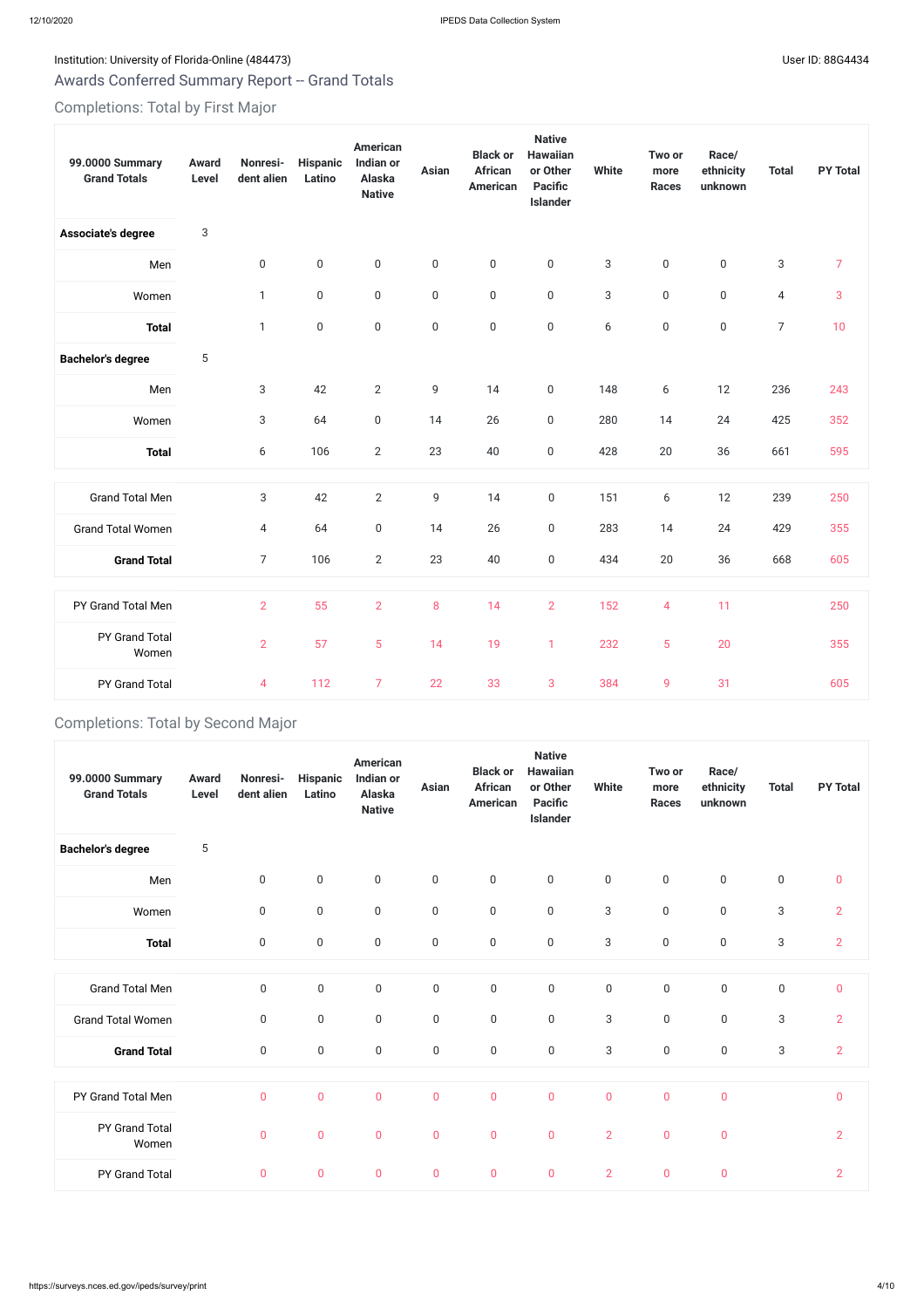### Institution: University of Florida-Online (484473) Channel Assembly 10 and 20 and 20 and 20 and 20 and 20 and 20 and 20 and 20 and 20 and 20 and 20 and 20 and 20 and 20 and 20 and 20 and 20 and 20 and 20 and 20 and 20 and

Number of students by gender and race and ethnicity earning an award between July 1, 2019 and June 30, 2020. Count each student only once, regardless of how many awards he/she earned. The intent of this screen is to collect an unduplicated count of total numbers of completers.

## All Completers

## **All Completers**

Institutions must report the following information. (Some data will be pre-populated from the completions by CIP code data.)

- Report Hispanic/Latino individuals of any race as Hispanic/Latino
- Report race for non-Hispanic/Latino individuals only

|                                           | Men                |                     | Women              |                     | <b>Total Students</b> |  |
|-------------------------------------------|--------------------|---------------------|--------------------|---------------------|-----------------------|--|
|                                           | Number of Students | <b>Total Awards</b> | Number of Students | <b>Total Awards</b> |                       |  |
| Nonresident alien                         | 3                  | $\mathbf{3}$        | $\mathbf{3}$       | 4                   | 6                     |  |
| Hispanic/Latino                           | 42                 | 42                  | 64                 | 64                  | 106                   |  |
| American Indian or Alaska Native          | $\overline{2}$     | $\mathbf{2}$        | $\pmb{0}$          | $\mathbf 0$         | $\mathbf{2}$          |  |
| <b>Asian</b>                              | 9                  | 9                   | 14                 | 14                  | 23                    |  |
| <b>Black or African American</b>          | 14                 | 14                  | 26                 | 26                  | 40                    |  |
| Native Hawaiian or Other Pacific Islander | 0                  | $\pmb{0}$           | $\pmb{0}$          | $\mathbf 0$         | 0                     |  |
| <b>White</b>                              | 151                | 151                 | 282                | 283                 | 433                   |  |
| Two or more races                         | 6                  | 6                   | 14                 | 14                  | 20                    |  |
| Race and ethnicity unknown                | 12                 | 12                  | 24                 | 24                  | 36                    |  |
| <b>TOTAL</b>                              | 239                | 239                 | 427                | 429                 | 666                   |  |
| PY TOTAL                                  | 248                |                     | 353                |                     | 601                   |  |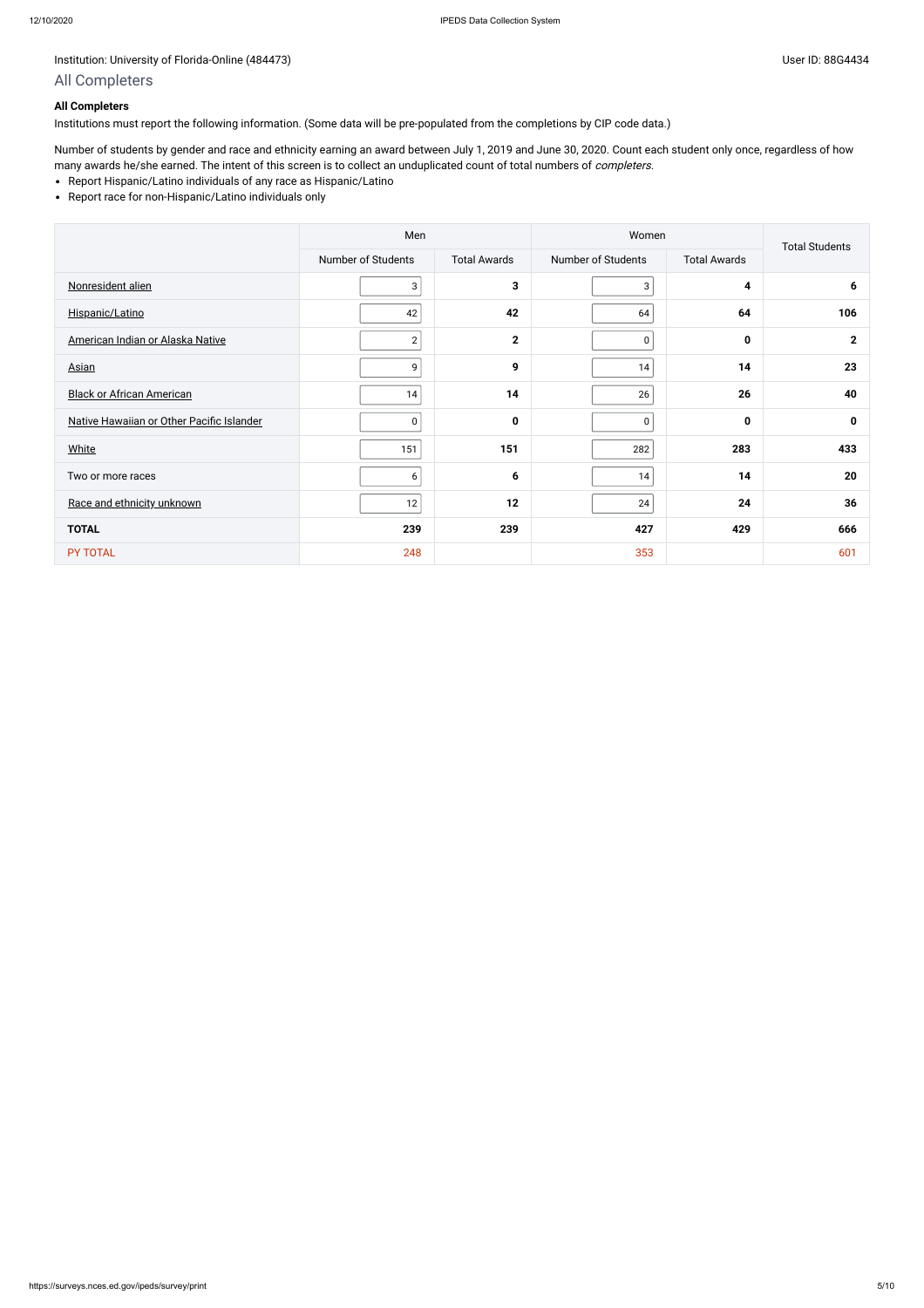### Institution: University of Florida-Online (484473) Channel Assembly 10 and 20 and 20 and 20 and 20 and 20 and 20 and 20 and 20 and 20 and 20 and 20 and 20 and 20 and 20 and 20 and 20 and 20 and 20 and 20 and 20 and 20 and

## Associate's degree

## **Completers by Level**

#### **Associate's degree**

- Report Hispanic/Latino individuals of any race as Hispanic/Latino
- Report race for non-Hispanic/Latino individuals only

Number of students by gender, by race and ethnicity, and by age earning this award between July 1, 2019 and June 30, 2020. Each student should be counted once per award level. For example, if a student earned a master's degree and a doctor's degree, he/she should be counted once in master's and once in doctor's. A student earning two master's degrees should be counted only once.

#### **By Gender**

|              | Number of Students | <b>Total Awards</b> |
|--------------|--------------------|---------------------|
| Men          |                    |                     |
| Women        | 4                  |                     |
| <b>TOTAL</b> |                    |                     |
| PY TOTAL     | 10 <sup>°</sup>    |                     |

## **By Race/Ethnicity**

|                                           | Number of Students | <b>Total Awards</b> |
|-------------------------------------------|--------------------|---------------------|
| Nonresident alien                         |                    |                     |
| Hispanic/Latino                           | 0                  | 0                   |
| American Indian or Alaska Native          | 0                  | 0                   |
| <b>Asian</b>                              | 0                  | 0                   |
| <b>Black or African American</b>          | 0                  | $\mathbf{0}$        |
| Native Hawaiian or Other Pacific Islander | 0                  | 0                   |
| White                                     | 6                  | 6                   |
| Two or more races                         | 0                  | 0                   |
| Race and ethnicity unknown                | 0                  | $\mathbf{0}$        |
| <b>TOTAL</b>                              | 7                  |                     |

## **By Age**

|              | Number of Students | <b>Total Awards</b> |
|--------------|--------------------|---------------------|
| Under 18     | 0                  |                     |
| 18-24        | 5                  |                     |
| 25-39        |                    |                     |
| 40 and Above |                    |                     |
| Age Unknown  | $\Omega$           |                     |
| <b>TOTAL</b> |                    |                     |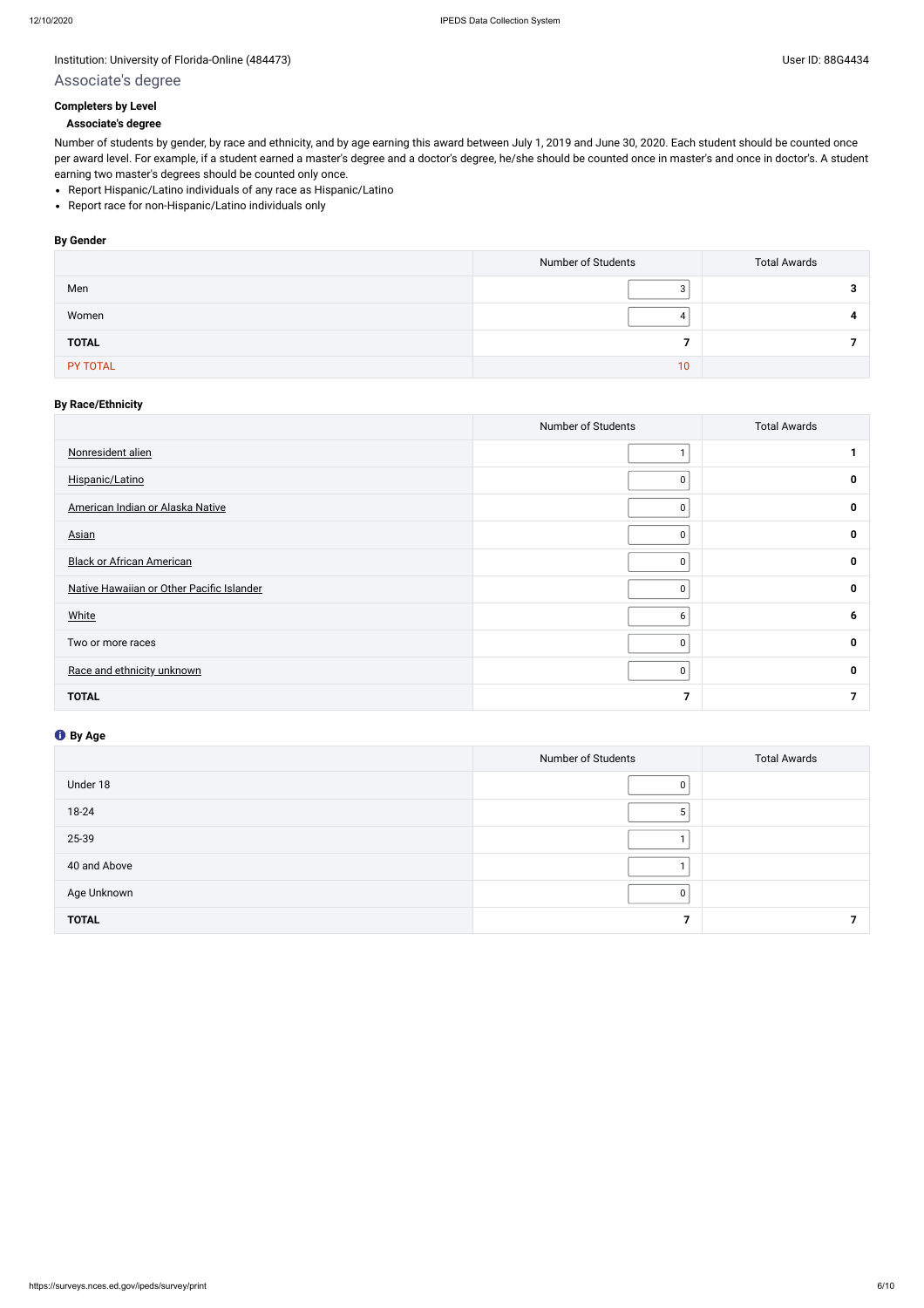## Institution: University of Florida-Online (484473) Channel Assembly of Florida-Online (484473)

## Bachelor's degree

## **Completers by Level**

#### **Bachelor's degree**

- Report Hispanic/Latino individuals of any race as Hispanic/Latino
- Report race for non-Hispanic/Latino individuals only

Number of students by gender, by race and ethnicity, and by age earning this award between July 1, 2019 and June 30, 2020. Each student should be counted once per award level. For example, if a student earned a master's degree and a doctor's degree, he/she should be counted once in master's and once in doctor's. A student earning two master's degrees should be counted only once.

#### **By Gender**

|              | Number of Students | <b>Total Awards</b> |
|--------------|--------------------|---------------------|
| Men          | 236                | 236                 |
| Women        | 425                | 425                 |
| <b>TOTAL</b> | 661                | 661                 |
| PY TOTAL     | 594                |                     |

## **By Race/Ethnicity**

|                                           | Number of Students | <b>Total Awards</b> |
|-------------------------------------------|--------------------|---------------------|
| Nonresident alien                         | 6                  | 6                   |
| Hispanic/Latino                           | 106                | 106                 |
| American Indian or Alaska Native          | $\sqrt{2}$         | $\mathbf{2}$        |
| <b>Asian</b>                              | 23                 | 23                  |
| <b>Black or African American</b>          | 40                 | 40                  |
| Native Hawaiian or Other Pacific Islander | 0                  | $\mathbf 0$         |
| White                                     | 428                | 428                 |
| Two or more races                         | 20                 | 20                  |
| Race and ethnicity unknown                | 36                 | 36                  |
| <b>TOTAL</b>                              | 661                | 661                 |

## **By Age**

|              | Number of Students | <b>Total Awards</b> |
|--------------|--------------------|---------------------|
| Under 18     | 0                  |                     |
| 18-24        | 222                |                     |
| 25-39        | 325                |                     |
| 40 and Above | 114                |                     |
| Age Unknown  | 0                  |                     |
| <b>TOTAL</b> | 661                | 661                 |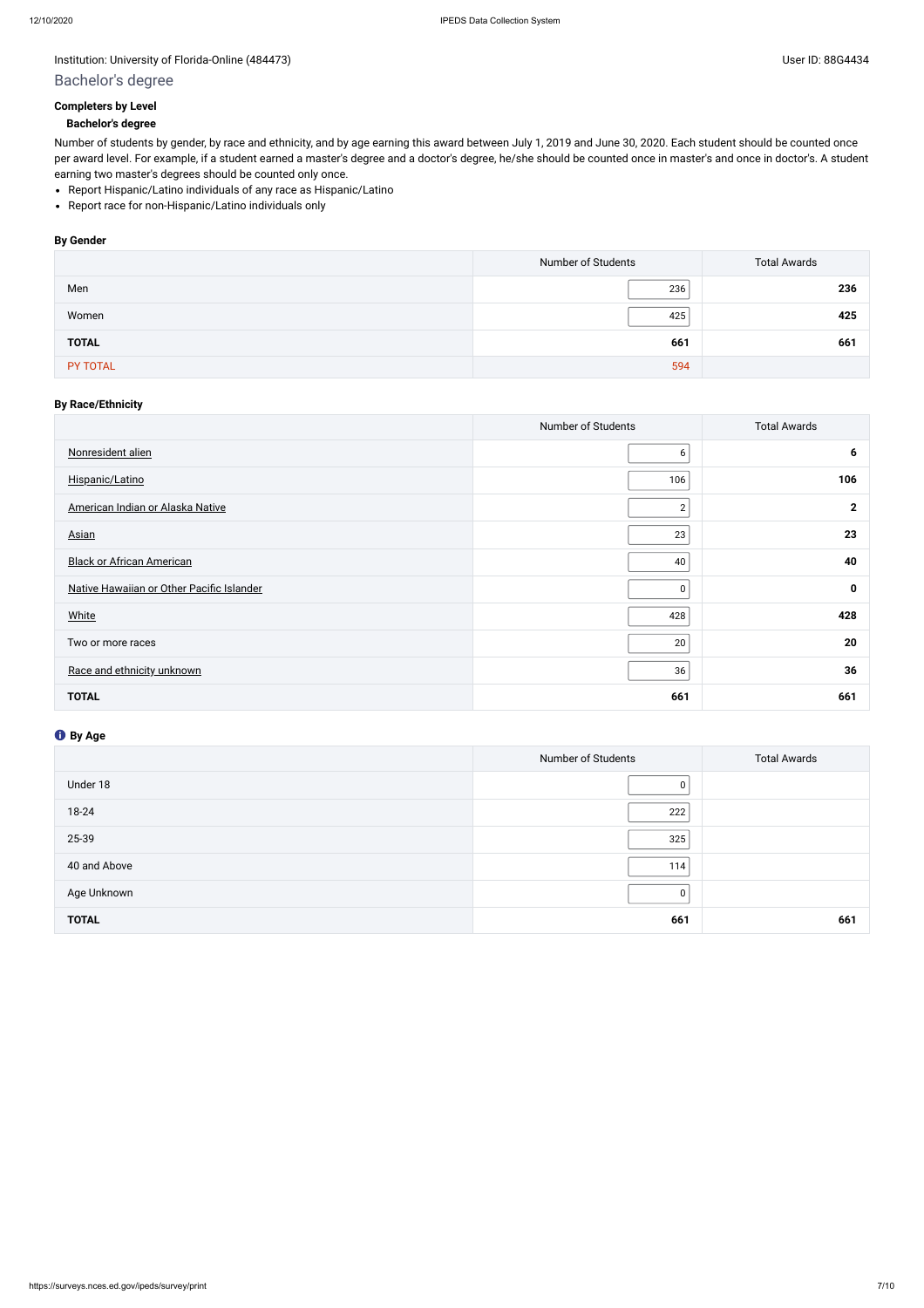#### Institution: University of Florida-Online (484473) Subset ID: 88G4434

## Prepared By

#### **Prepared by**

Reporting Reminders:

- The name of the preparer is being collected so that we can follow up with the appropriate person in the event that there are questions concerning the data.
- The Keyholder will be copied on all email correspondence to other preparers.
- The time it took to prepare this component is being collected so that we can continue to improve our estimate of the reporting burden associated with IPEDS.
- Please include in your estimate the time it took for you to review instructions, query and search data sources, complete and review the component, and submit the data through the Data Collection System.
- Thank you for your assistance.

| This survey component was prepared by: |        |                        |        |                          |           |                   |  |  |  |
|----------------------------------------|--------|------------------------|--------|--------------------------|-----------|-------------------|--|--|--|
| O                                      |        | Keyholder              |        | <b>SFA Contact</b>       |           | <b>HR Contact</b> |  |  |  |
| C                                      |        | <b>Finance Contact</b> | $\cup$ | Academic Library Contact | $\bullet$ | Other             |  |  |  |
|                                        | Name:  | Ulrich Adegbola        |        |                          |           |                   |  |  |  |
|                                        | Email: | ulylerich@ufl.edu      |        |                          |           |                   |  |  |  |
|                                        |        |                        |        |                          |           |                   |  |  |  |

| How many staff from your institution only were involved in the data collection and reporting process of this survey component? |                                      |  |
|--------------------------------------------------------------------------------------------------------------------------------|--------------------------------------|--|
| 5.00                                                                                                                           | Number of Staff (including yourself) |  |

How many hours did you and others from your institution only spend on each of the steps below when responding to this survey component? Exclude the hours spent collecting data for state and other reporting purposes.

| Staff member  | <b>Collecting Data Needed</b> | Revising Data to Match<br><b>IPEDS Requirements</b> | <b>Entering Data</b> | Revising and Locking Data |
|---------------|-------------------------------|-----------------------------------------------------|----------------------|---------------------------|
| Your office   | 12.00<br>hours                | 4.00<br>hours                                       | 3.00<br>hours        | hours<br>2.00             |
| Other offices | 2.00<br>hours                 | hours                                               | hours                | hours                     |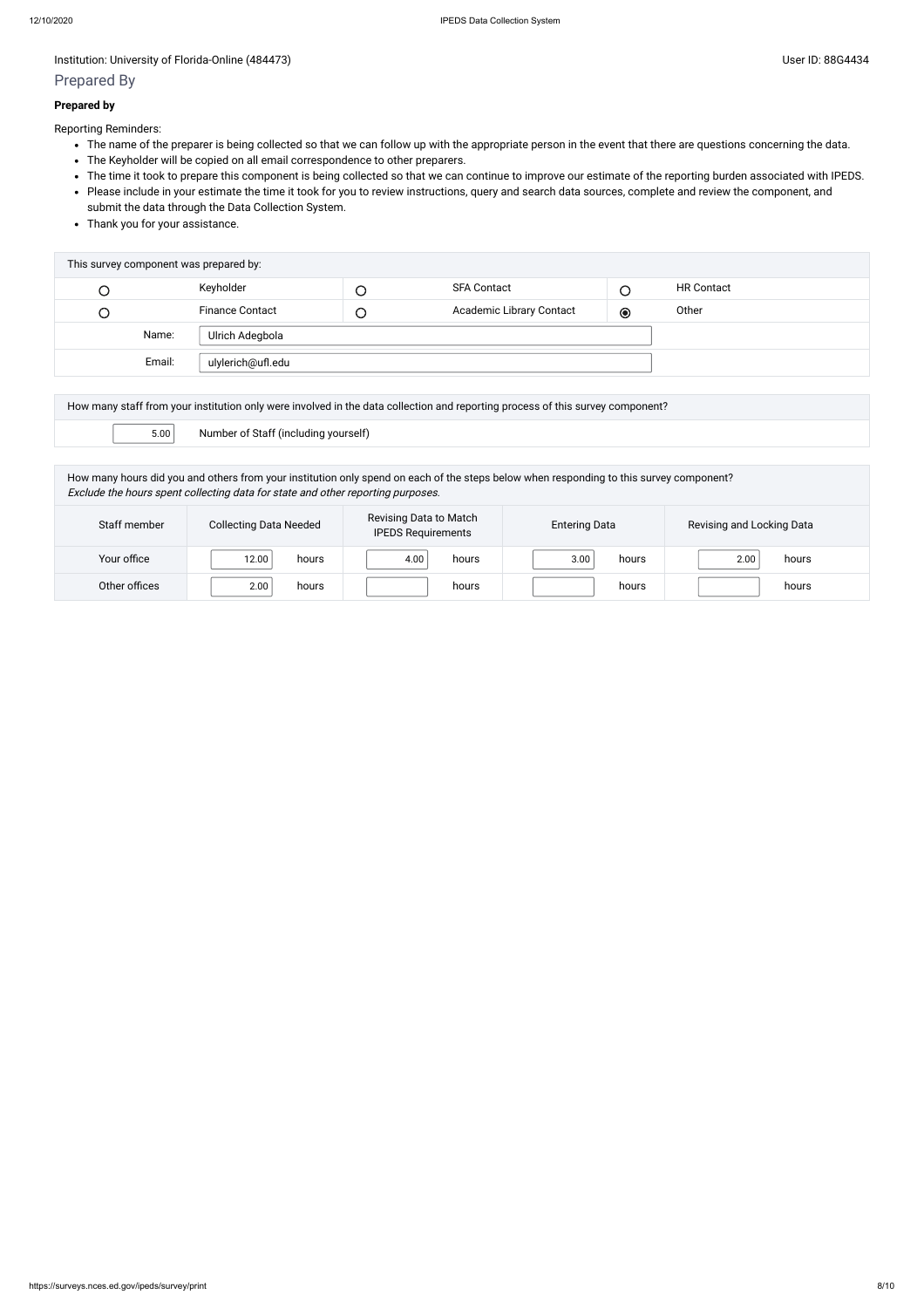#### Institution: University of Florida-Online (484473) Subset ID: 88G4434

## Summary

### IPEDS Completion Component Summary

Please review your data for accuracy. If you have questions about the data displayed below after reviewing the data reported on the survey screens, please contact the IPEDS Help Desk at: 1-877-225-2568 or [ipedshelp@rti.org](mailto:ipedshelp@rti.org).

IPEDS collects important information regarding your institution. All data reported in IPEDS survey components become available in the IPEDS Data Center and appear as aggregated data in various Department of Education reports. Additionally, some of the reported data appears specifically for your institution through the College Navigator website and is included in your institution's Data Feedback Report (DFR). The purpose of this summary is to provide you an opportunity to view some of the data that, when accepted through the IPEDS quality control process, will appear on the College Navigator website and/or your DFR. College Navigator is updated approximately three months after the data collection period closes and Data Feedback Reports will be available through the Data [Center](https://nces.ed.gov/ipeds/use-the-data) and sent to your institution's CEO in November 2020.

## Summary of Completions Data

|                                          | Number of Completions |                       |  |  |
|------------------------------------------|-----------------------|-----------------------|--|--|
| <b>Award Level</b>                       | 1 <sup>st</sup> major | 2 <sup>st</sup> major |  |  |
| 3 - Associate's degree                   |                       |                       |  |  |
| 5 - Bachelor's degree                    | 661                   |                       |  |  |
| Total number of degrees and certificates | 668                   |                       |  |  |

## Summary of Completers Data

|                | Number of Students |       |       |
|----------------|--------------------|-------|-------|
|                | Men                | Women | Total |
| All Completers | 239                | 427   | 666   |